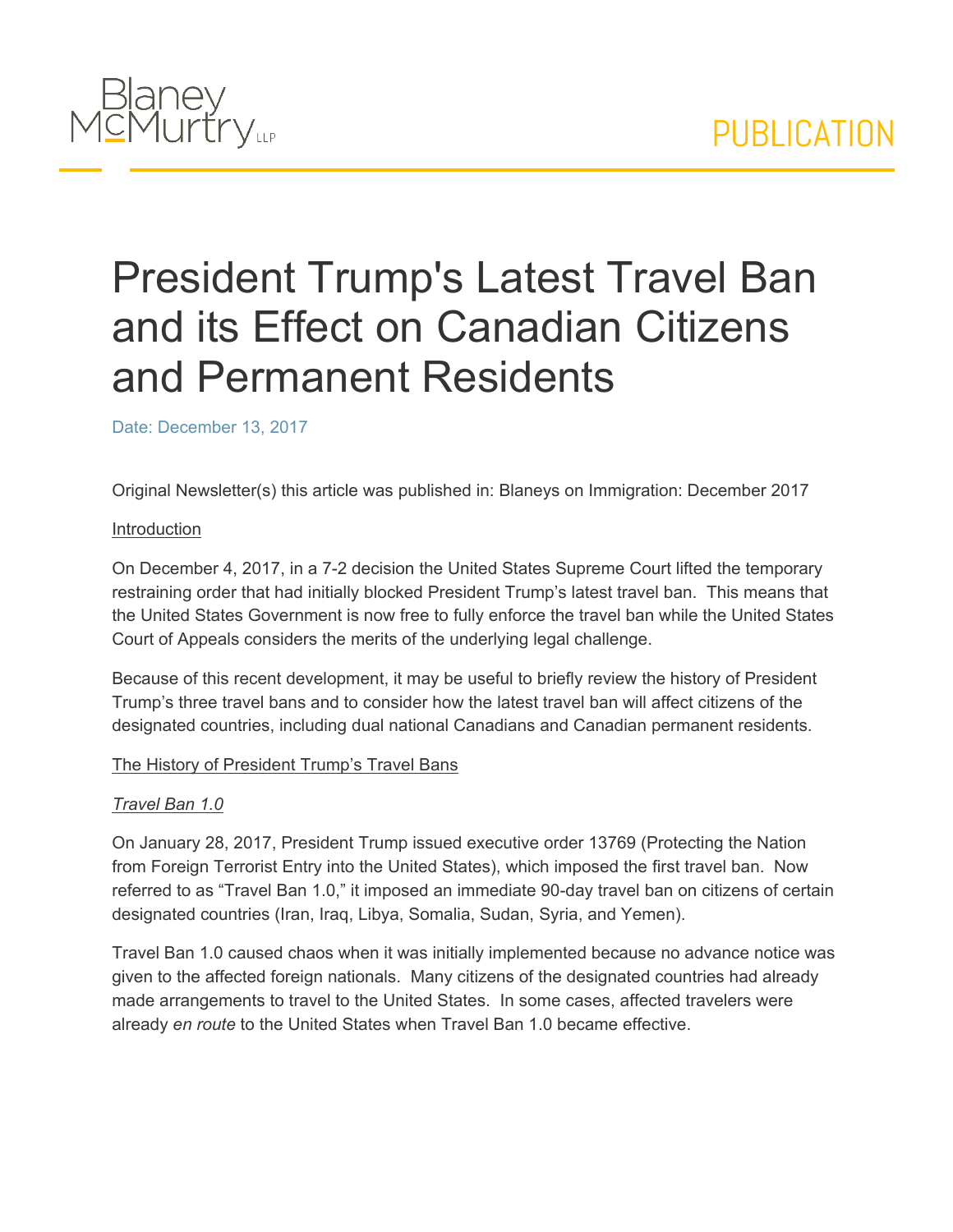In addition, very little guidance was initially provided to the relevant federal agencies that were responsible for enforcing Travel Ban 1.0. For example, it was initially unclear whether U.S. permanent residents or dual citizens would be affected.

When United States Customs and Border Protection ("USCBP") eventually published its FAQ page for Travel Ban 1.0, it confirmed that permanent residents of Canada (not including refugees) who held passports from a designated country could still apply for admission to the United States if they presented their passport with a valid (previously-issued) immigrant or nonimmigrant visa along with proof of their Canadian permanent resident status. However, travel had to originate in Canada and be made through a Canada-U.S. land port of entry or a preclearance office at a Canadian airport.

Although the USCBP guidance answered the issue of whether a Canadian permanent resident, who had previously received a U.S. visa (which was still valid), would be permitted to seek admission to the United States, the U.S. Department of State provided no guidance regarding whether an affected Canadian permanent resident could apply for a new visa through a United States Consulate in Canada.

Fortunately, Travel Ban 1.0 was blocked by a temporary restraining order on February 3, 2017. As a result, it was only in effect for six days.

# *Travel Ban 2.0*

On March 6, 2017, President Trump issued executive order 13780 (Protecting the Nation from Foreign Terrorist Entry into The United States). This executive order implemented his second travel ban, which is now referred to as "Travel Ban 2.0." Unlike Travel Ban 1.0, which became effective immediately, Travel Ban 2.0 included a ten-day delay to allow sufficient time for affected parties to prepare for the ban.

Unlike Travel Ban 1.0, Travel Ban 2.0 did not include Iraq. However, it also stated that decisions regarding the issuance of visas or granting admission to Iraqi nationals would be subjected to "additional scrutiny" to determine if applicants had connections with ISIS or other terrorist organizations, or otherwise posed a risk to either national security or public safety.

Travel Ban 2.0 again suspended the entry of citizens of designated countries (which now included Iran, Libya, Somalia, Sudan, Syria, and Yemen) for a period of 90 days. However, this time it made clear that the travel ban would apply only to individuals who:

- Were outside the United States on the effective date of Travel Ban 2.0;
- Did not have a valid visa when Travel Ban 1.0 became effective (such individuals were entitled to receive a travel document to enter the United States, even if their visa had been revoked or cancelled as a result of the ban); and
- Did not have a valid visa on the effective date of Travel Ban 2.0.

Travel Ban 2.0 also included several exceptions, including the following: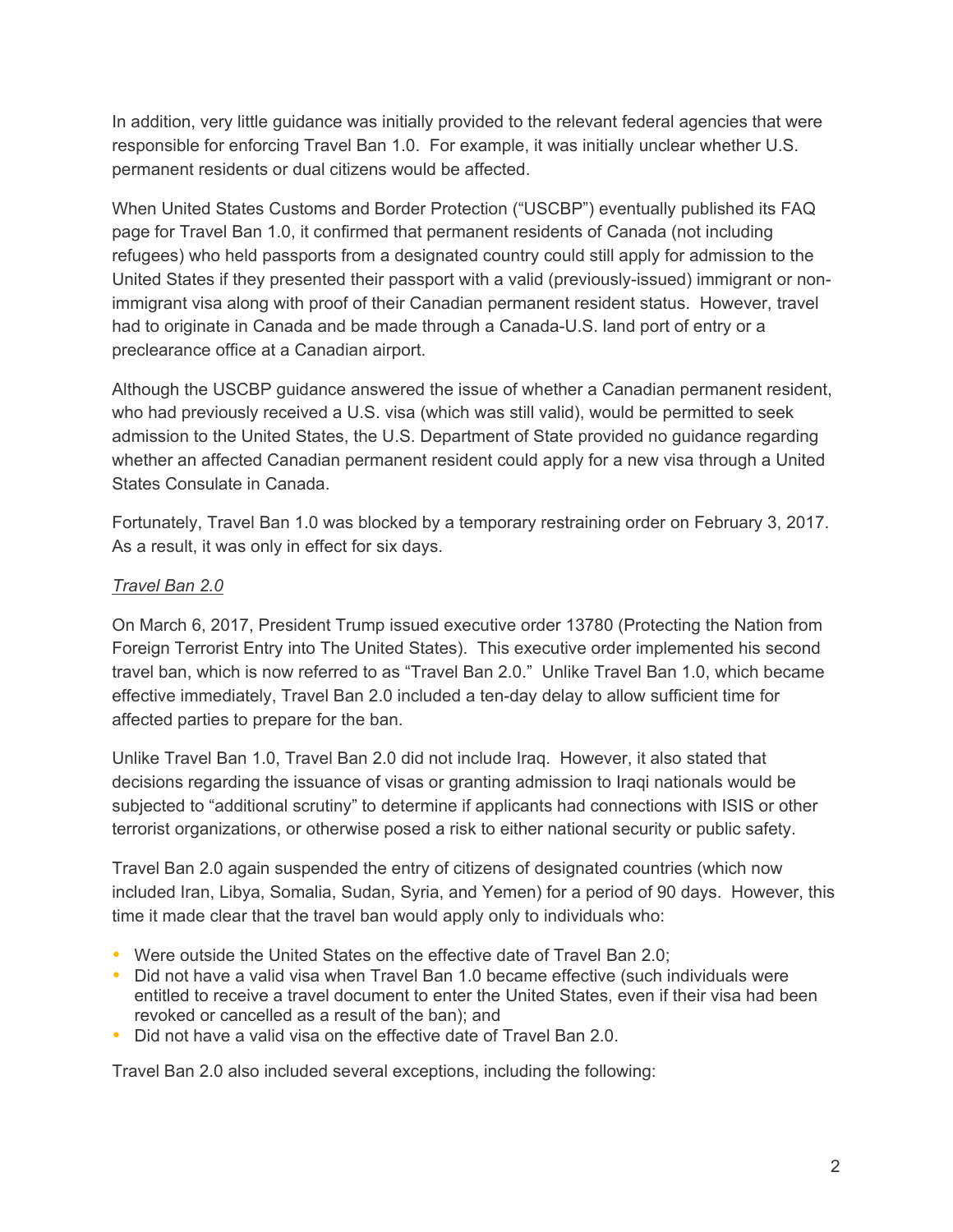- A lawful permanent resident of the United States; and
- A dual national of a designated country traveling on a passport issued by a non-designated country.

Canadian permanent residents were not specifically exempted. However, Travel Ban 2.0 allowed nationals of the designated countries to seek a waiver on a case-by-case basis, if they could demonstrate that denying them entry would cause undue hardship, that their entry would not pose a threat to national security, and that their entry would be in the national interest. One of the examples provided described a Canadian permanent resident who was applying for a visa at a location within Canada.

A federal court judge issued a temporary restraining order blocking Travel Ban 2.0 on March 15, 2017, the day before its effective date. Shortly thereafter, a second federal court judge also blocked Travel Ban 2.0. On May 25, 2017, the United States Court of Appeals refused to reinstate the ban. However, on June 26, 2017, the United States Supreme Court partially lifted the temporary restraining order (exempting those with *bona fide* relationships with a person or entity in the U.S.) and agreed to hear oral arguments for the petition to vacate the temporary restraining orders.

# *Travel Ban 3.0*

On September 24, 2017, President Trump signed Presidential Proclamation 9645 (Enhancing Vetting Capabilities and Processes for Detecting Attempted Entry into the United States by Terrorists or Other Public Safety Threats). This Presidential Proclamation established the current travel ban, which is now known as "Travel Ban 3.0." As a result, the United States Supreme Court cancelled its scheduled hearing to consider the legality of Travel Ban 2.0.

Travel Ban 3.0 imposed permanent travel restrictions on citizens of Chad, Iran, Libya, North Korea, Syria, Venezuela, and Yemen. North Korea and Venezuela were added and Sudan was removed. The travel restrictions vary depending on the country:

- Chad Entry as immigrants, and as nonimmigrants under business (B-1), tourist (B-2), and business/tourist (B-1/B-2) visas, is suspended.
- Iran Entry as immigrants and as nonimmigrants, except under valid student (F and M) and exchange visitor (J) visas, is suspended. Such individuals will be subject to enhanced screening and vetting requirements.
- Libya Entry as immigrants, and as nonimmigrants on business (B-1), tourist (B-2), and business/tourist (B-1/B-2) visas, is suspended.
- North Korea Entry as immigrants and nonimmigrants is suspended.
- Syria Entry as immigrants and nonimmigrants is suspended.
- Venezuela The entry of officials from government agencies involved in screening and vetting procedures (Ministry of Interior, Justice, and Peace; the Administrative Service of Identification, Migration, and Immigration; the Corps of Scientific Investigations, Judicial and Criminal; the Bolivarian Intelligence Service; and the People's Power Ministry of Foreign Affairs) and their immediate family members, as nonimmigrants on business (B-1), tourist (B-2), and business/tourist (B-1/B-2) visas, is suspended. Other nationals of Venezuela will be subject to additional measures.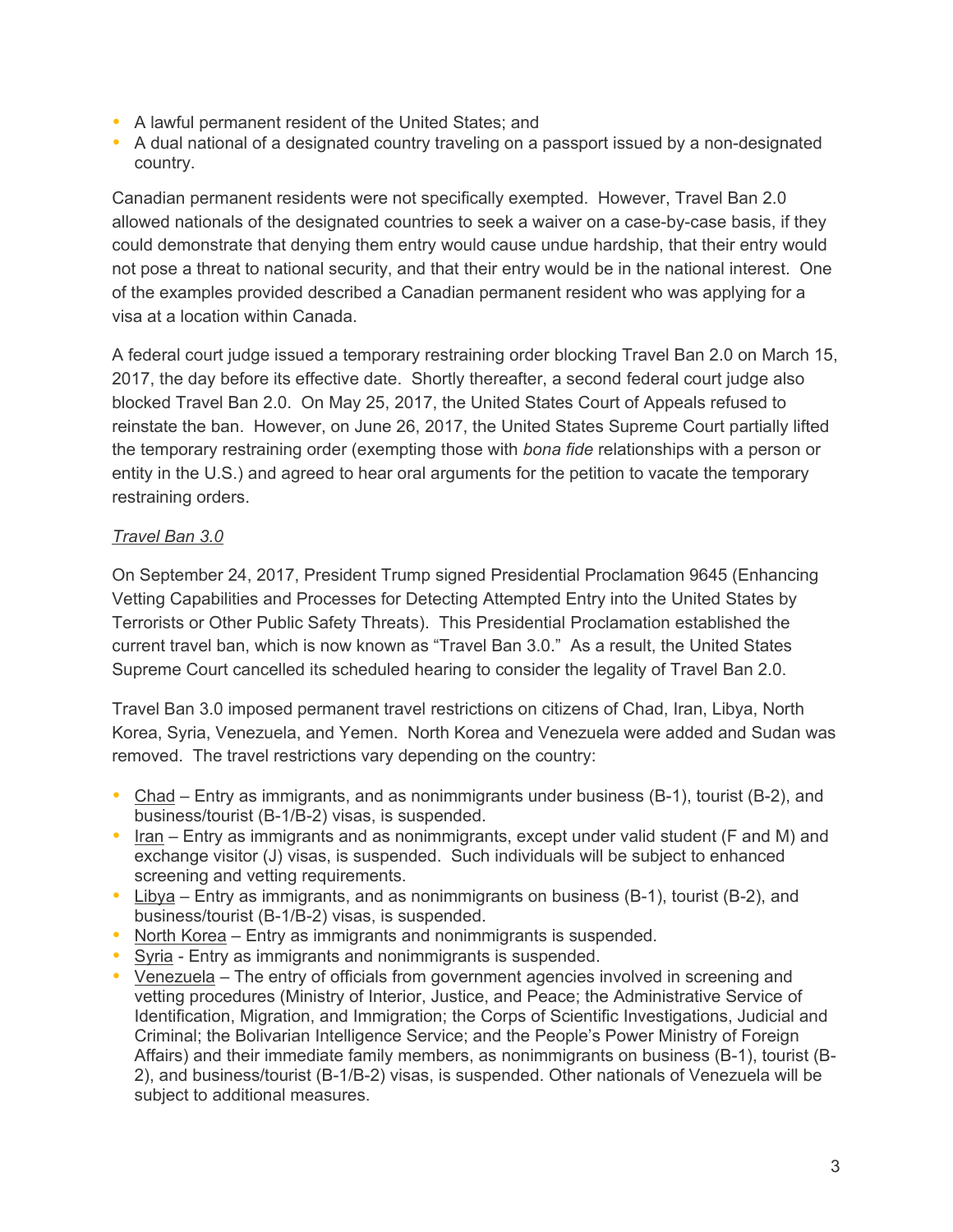- Yemen Entry into the United States as immigrants, and as nonimmigrants on business (B-1), tourist (B-2), and business/tourist (B-1/B-2) visas, is suspended.
- Somalia Entry as immigrants is suspended. Also, nonimmigrant visa applications will be subject to additional scrutiny.

As in Travel Ban 2.0, Travel Ban 3.0 made clear that it would apply only to citizens of designated countries who:

- Were outside the United States on the effective date of the proclamation;
- Did not have a valid visa on the effective date of the proclamation; and
- Did not have their previously-issued visas revoked or cancelled as a result of Travel Ban 1.0 (such individuals would receive a travel document so that they could still enter the United States).

Travel Ban 3.0 also included the same exemptions that appeared in Travel Ban 2.0, including exemptions for:

- A lawful permanent resident of the United States; and
- A dual national of a designated country traveling on a passport issued by a non-designated country.

As in Travel Ban 2.0, Travel Ban 3.0 allows nationals of the designated countries to seek a waiver on a case-by-case basis, if they can demonstrate that denying them entry would cause undue hardship, that their entry would not pose a threat to national security, and that their entry would be in the national interest. The examples provided in Travel Ban 3.0 still include a Canadian permanent resident who is applying for a visa at a location within Canada.

Travel Ban 3.0 was scheduled to take effect on October 18, 2017. However, on October 17, 2017, a federal court judge issued a temporary restraining order against Travel Ban 3.0, as it applied Chad, Iran, Libya, Syria, Yemen, and Somalia (but not North Korea or Venezuela). A second federal court judge later issued a similar order. The United States Court of Appeals also agreed with the lower court decisions. However, the United States Supreme Court lifted the temporary restraining order on December 4, 2017.

Although Travel Ban 3.0 initially provided for a delay, in order to allow sufficient time for affected parties to prepare for the ban, the effective date passed months ago while the temporary restraining order was in force. Soon after the United States Supreme Court's decision, the U.S Department of State issued guidance confirming that Travel Ban 3.0 would be fully implemented around the world starting on December 8, 2017.

### What to Expect Now

As of December 8, 2017, citizens of Chad, Iran, Libya, North Korea, Syria, Venezuela, and Yemen are subject to the visa restrictions described in Presidential Proclamation 9645. However, individuals who have already entered the United States will not be affected. Neither will individuals who were issued U.S. visas prior to the effective date of Travel Ban 3.0. In